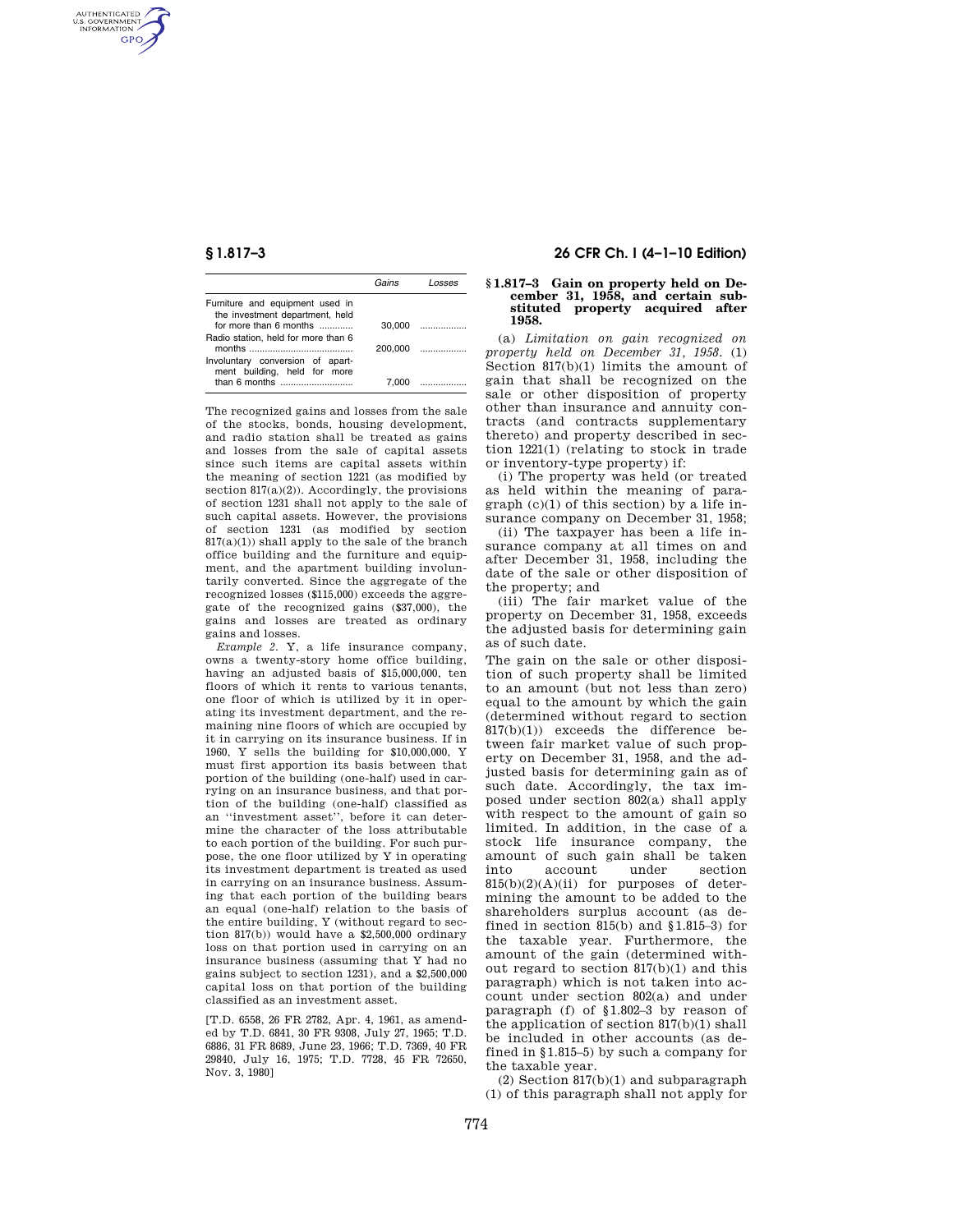### **Internal Revenue Service, Treasury § 1.817–3**

purposes of determining loss with respect to property held on December 31, 1958.

(b) *Illustration of principles.* The application of section 817(b)(1) and paragraph (a) of this section may be illustrated by the following examples:

*Example 1.* On December 31, 1958, J, a stock life insurance company, owned stock of Z Corporation and on such date the stock had an adjusted basis for determining gain of \$5,000 and a fair market value of \$6,000. On August 1, 1959, the company sells such stock for \$8,000. Assuming J qualifies as a life insurance company for the taxable year 1959, and applying the provisions of section 817(b)(1) and paragraph (a) of this section, the gain recognized (assuming no adjustment to basis for the period since December 31, 1958) on the sale shall be limited to \$2,000 (the amount by which the gain realized, \$3,000, exceeds the difference, \$1,000, between the fair market value, \$6,000, and the adjusted basis, \$5,000, for determining gain on December 31, 1958). Thus, J shall take into account  $$2,000$  under section  $815(b)(2)(A)(ii)$ for purposes of determining the amount to be added to its shareholders surplus account for the taxable year and shall include \$1,000 in other accounts for the taxable year.

*Example 2.* The facts are the same as in example 1, except that the selling price is \$5,800. In such case, no gain shall be recognized even though there is a realized gain of \$800 since such realized gain does not exceed the difference (\$1,000) between the fair market value (\$6,000) and the adjusted basis (\$5,000) for determining gain on December 31, 1958. Furthermore, no loss shall be realized or recognized as a result of this transaction. Thus, J shall include \$800 in other accounts for the taxable year and shall not take into<br>account any amount under section account any amount under  $815(b)(2)(A)(ii)$ .

*Example 3.* The facts are the same as in example 1, except that the adjusted basis for determining loss is \$5,000 and the selling price is \$4,500. In such case, since J has sustained a loss, section 817(b)(1) does not apply.

(c) *Certain substituted property acquired after December 31, 1958.* Section 817(b)(2) provides that if a life insurance company acquires property after December 31, 1958, in exchange for property actually held by the company on December 31, 1958, and the property acquired has a substituted basis within the meaning of section 1016(b) and §1.1016–10, the following rules shall apply:

 $(1)$  For purposes of section  $817(b)(1)$ . such acquired property shall be deemed as having been held continuously by the taxpayer since the beginning of the holding period thereof as determined under section 1223;

(2) The fair market value and adjusted basis referred to in section  $817(b)(1)$  shall be that of that property for which the holding period taken into account includes December 31, 1958;

(3) Section 817(b)(1) shall apply only if the property or properties, the holding periods of which are taken into account, were held only by life insurance companies after December 31, 1958, during the holding periods so taken into account;

(4) The difference between the fair market value and adjusted basis referred to in section 817(b)(1) shall be reduced (but not below zero) by the excess of (i) the gain that would have been recognized but for section 817(b) on all prior sales or other dispositions after December 31, 1958, of properties referred to in section  $817(b)(2)(C)$  over (ii) the gain that was recognized on such sales or other dispositions; and

(5) The basis of such acquired property shall be determined as if the gain which would have been recognized but for section 817(b) were recognized gain. For purposes of section 817(b)(2) and this paragraph, the term *property* does not include insurance and annuity contracts (and contracts supplementary thereto) and property described in section 1221(1) (relating to stock in trade or inventory-type property). Furthermore, the provisions of section 817(b)(1) and paragraph (a)(1) of this section shall not apply for purposes of determining loss with respect to property described in section 817(b)(2) and this paragraph.

(d) *Illustration of principles.* The application of section  $817(b)(2)$  and paragraph (c) of this section may be illustrated by the following example:

*Example.* Assume that W, a life insurance company, owns property B on December 31, 1958, at which time its adjusted basis was \$1,000 and its fair market value was \$1,800. On January 31, 1960, in a transaction to which section 1031 (relating to exchange of property held for productive use or investment) applies, W receives property H having a fair market value of \$1,700 plus \$300 in cash in exchange for property B. The gain realized on the transaction, without regard to section 817(b) is \$1,000 (assuming no adjustments to basis for the period since December 31, 1958).